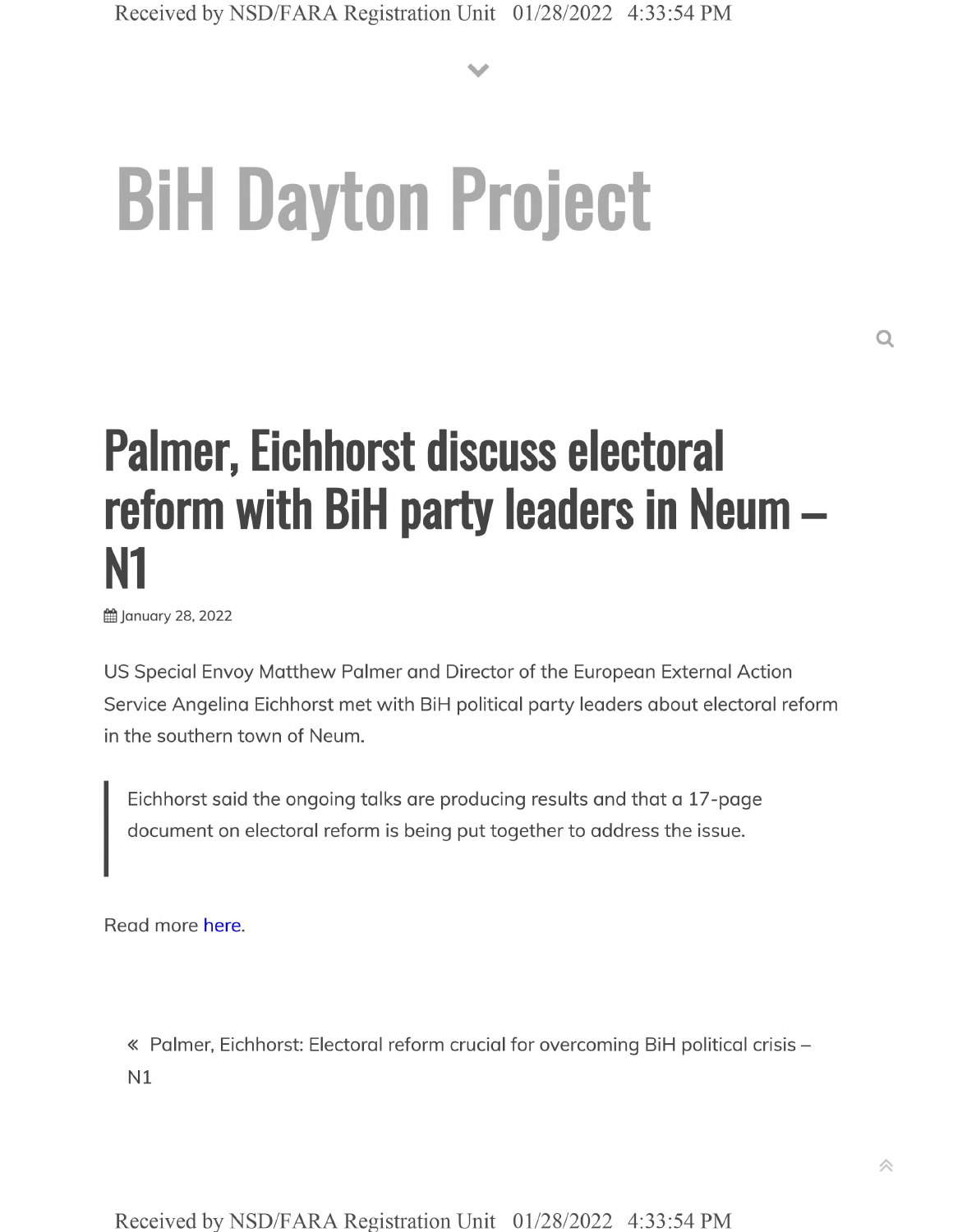## **RELATED POSTS**



**Palmer, Eichhorst: Electoral reform crucial for overcoming BiH political crisis - N1**

**的January 26, 2022** 



**Covic: Reaching agreement on election reform would relax relations in FBiH - Nl/Anadolu 的January 26, 2022** 



**Milanovic: Dodik is Croatia's interlocutor and should not be sanctioned - HINA**